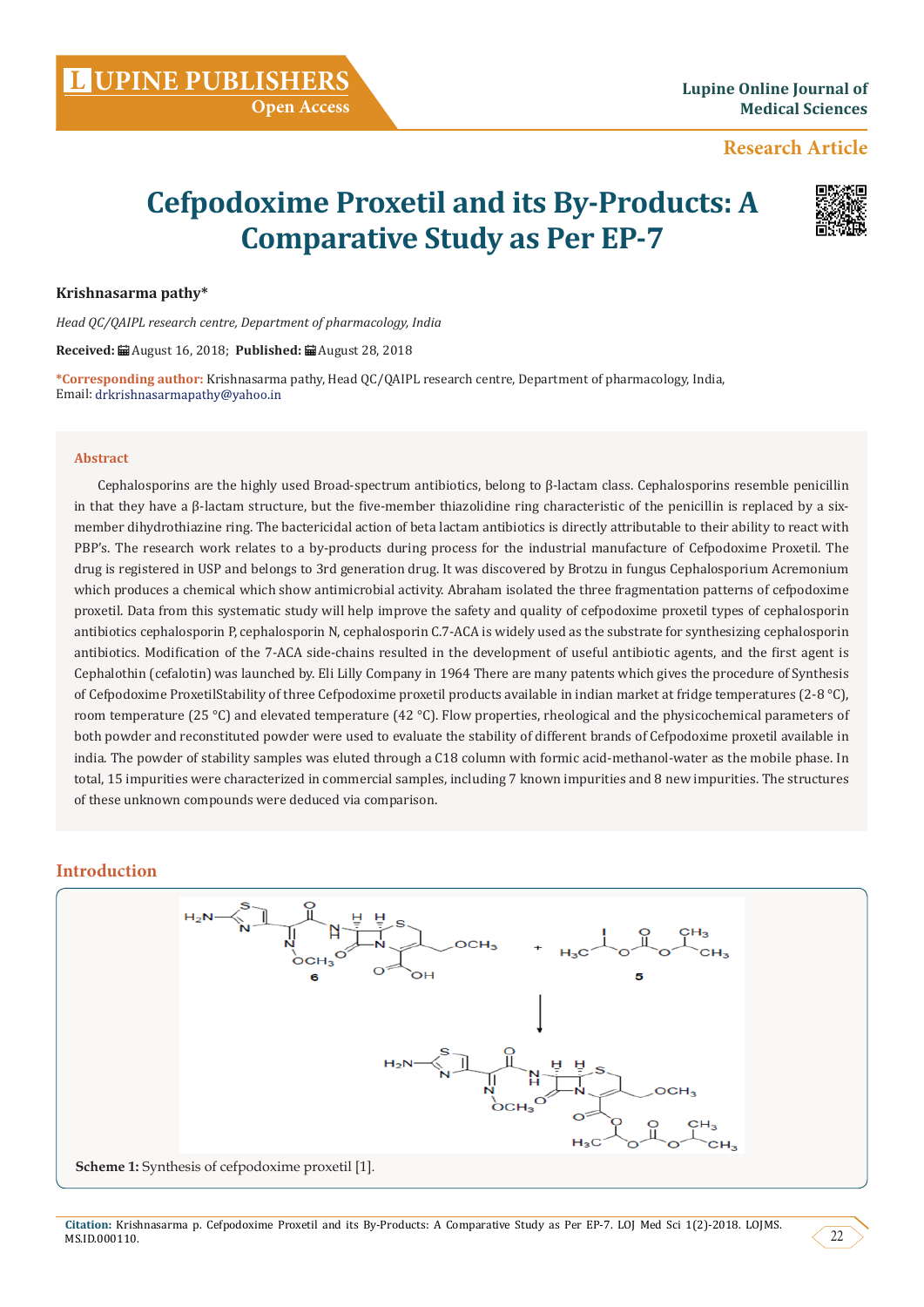Cefpodoxime proxetil1 is chemically known as 1-(isopropoxycarbonyloxy) ethyl (6R,7R)-7-[(Z)-2--(2-amino-4 thiazolyl)-2- (methoxyimino)acetamido]-3-methoxymethyl-3 cephem-4-carboxylate. Cefpodoxime proxetil is a potent antibiotic and is of great therapeutic interest in the treatment of acute bronchitis, exacerbations, pneumonia, sinusitis, recurrence of chronic tonisillitis, pharyngitis and acute otitis media. Several methods have been reported in the literature2-4 for the synthesis of cefpodoxime proxetil [1]. Cefpodoxime acid (6) is treated with 1-iodoethyl isopropyl carbonate (5) to produce cefpodoxime proxetil 1, as shown in scheme 1. 1-iodoethyl isopropyl carbonate (5) is prepared5-7 from 1-chloroethyl chloroformte 2, as shown in scheme 1. 1-chloroethyl chloroformate (2) is reacted with isopropanol in presence of a base to produce 1-chloroethyl isoprpopyl carbonate (4). 1-chloroethyl isoprpopyl carbonate (4) on further treatment with sodium iodide results 1-iodoethyl isopropyl carbonate (5).

Cefpodoxime proxtil is a cephalosporin class of antibiotic used for the treatment of bacterial infection. It consists of eight steps namely Methoxilation, condensation side chain formation, work up charcolisation, crystallization and drying [2]. Stage 1: Methoxylation of 7-ACA is carried out with methanol and BF3 complex at low temperature. filter and pH of the filtrate is adjusted with TEA to get 7-AMCA (Stage-I). Stage 2: 7-AMCA is condensed with MAEM in presence of methanol and TEA. By product is removed by filtration. Filtered mass is treated with activated carbon. Product is isolated by adjusting its pH with sulphuric acid. It is centrifuged, washed with acetone and dried at 45 °C to get Cefpodoxime acid. Stage 3 1-Iodoethyl isopropyl carbonate is further subjected to condensation with the Cefpodoxime Acid in the presence of dimethyl acetamide using the 1,8- Diazabicyclo [5,4,0] unde-7-ene (DBU) as a catalyst which on further workup with water & washing with sodium thiosulfate & sodium chloride ethyl acetate, cyclo hexane and treatment with Methanol & EDTA & its further crystallization using the ammonia solution for pH adjustment yields the Cefpodoxime Proxetil 10.

Cefpodoxime proxetil an oral, broad-spectrum third generation cephalosporin antibiotic. It has in vitro activity against many common Gram-positive and Gram-negative pathogens associated with common pediatric infections, so it is a useful option for empirical therapy. It is listed in the United States Pharmacopeia 36th Edition, the European Pharmacopeia 7.0 Edition and the Japanese Pharmacopeia 15<sup>th</sup> Edition. Different analysis methods have been developed and compared to measure impurities and degradation products. Fukutsu et al. identified three degradation products of cefpodoxime proxetil by high-performance liquid chromatography-hyphenated techniques. However, ICH guidelines Q3A require that all impurities (from processing and degradation) be identified above a certain threshold. Yet, currently, a systematic study for identifying cefpodoxime proxetil impurities is not

available11-12. Hence, we focused on identifying unknown process impurities and degradation products in cefpodoxime proxetil using a chromatographic system from the European Pharmacopeia 7.0 Edition using liquid chromatography with diode array detection (LC-DAD), multiple stage mass spectrometry (MSn), and liquid chromatography-high-resolution mass spectrometry (LC-HRMS) methods along with stress degradation tests, degradation and mass fragmentation mechanisms of cephalosporins, and related synthesis processes. These studies will inform future quality control and safety of cefpodoxime proxetil products. We characterized 15 impurities including 4 new degradation products and 4 new process impurities, along with 7 known impurities as identified in the European Pharmacopeia. We would discuss these as well as the most likely cause of their appearance and the mass fragmentation pathways of the impurities.

Stability of a pharmaceutical product may be defined as the capability of a formulation in a specific container/closure system to remain within its physical, chemical, microbiological, toxicological, protective and informational specifications [3]. Although there are exceptions, 90% of the labelled potency is generally recognized as the maximum acceptable potency level [4]. Thus, stability study maintains the product quality, safety and efficacy throughout the product shelf-life [3]. The stability of pharmaceutical products depends on many factors, such as stability of the active pharmaceutical ingredient, the potential interaction between the active ingredient and the excipient, the dosage form, the storage condition, handling and length of time between manufacture and final usage. Although factors like environmental influence like light, moisture and heat are important in stability study of pharmaceutical products [5]. Dry powders for oral suspension are powder mixtures which require reconstitution at the time of administration mostly for paediatric use [6]. We therefore investigated the effect of temperature on the physicochemical characteristics of some oral re constitutable Cefpodoxime proxetil dry powder and suspension available in Nigerian pharmaceutical market and also to be able to select and recommend the best from the series of possible choices. This study specifically aimed to achieve these objectives by applying a simple, accurate and less time-consuming validated UV spectroscopic method for the quantification of Cefpodoxime proxetil in samples subject to variable storage conditions, thus their physicochemical stability assessment over a period of time. Three brands of Cefpodoxime (40mg/5mL, 50 mg/5mLl and 40 mg/5mLl) containing 800 mg, 1000 mg and 800 mg respectively for reconstitution in water for oral use were used in this study. The brands used (A: Innovator product, B: Generic product-Indian origin, and C: Generic product Indian origin) [7-10].

Physical properties determination18-19 The samples (reconstituted and non-reconstituted) were evaluated for physical stability by determining the aesthetic appeal (odour, taste, colour and texture), sedimentation volume, ease of re-dispersion, viscosity,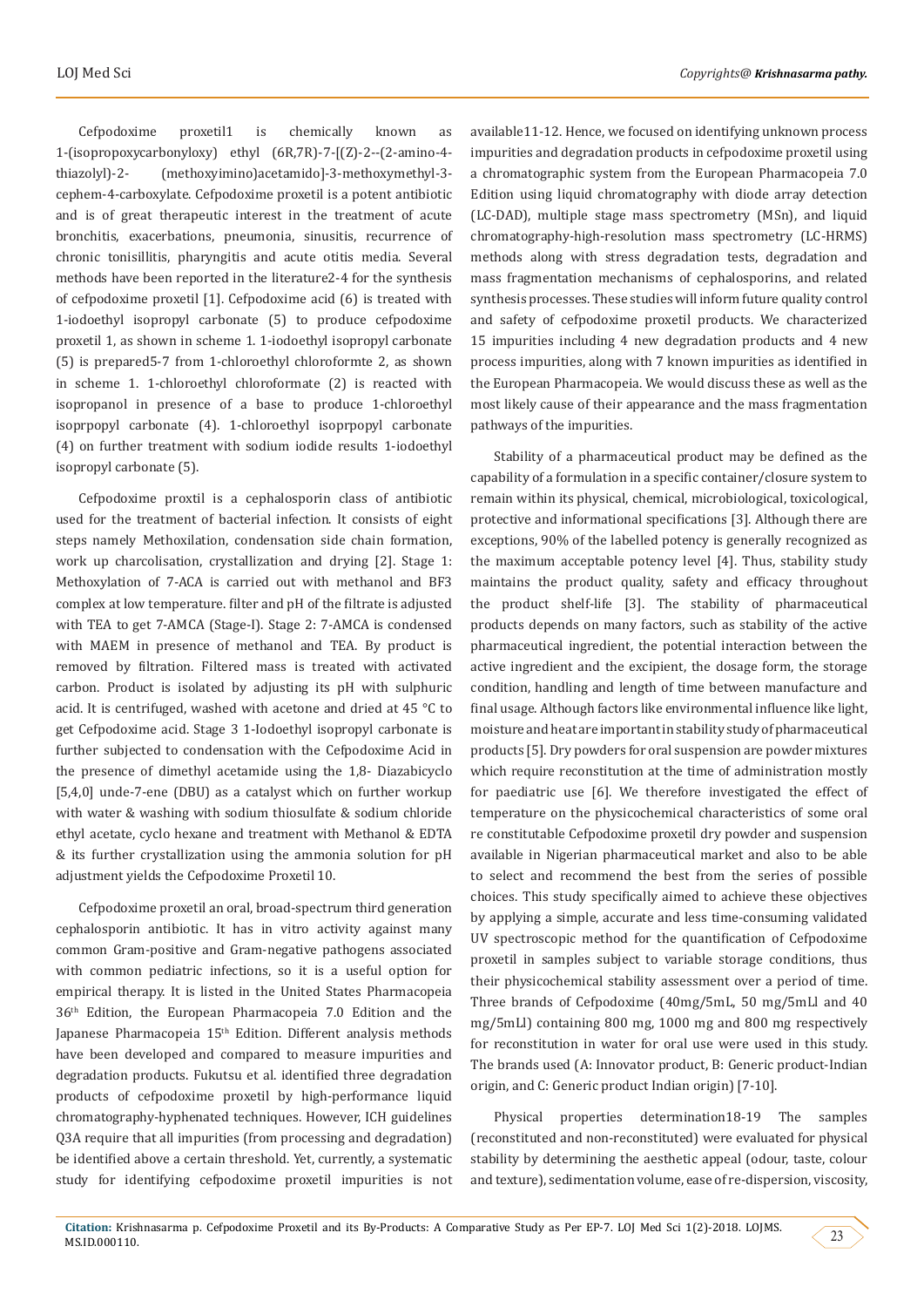particle size, flow rate, angle of repose, bulk density, tapped density, compressibility index and Hausner's ratio as applicable. All parameters were performed in triplicate 13-15. Powder material and degradation products under different forced degradation conditions: 60 °C water bath degradation; high-temperature degradation; oxidative degradation, UV degradation; and, UV+ oxidative degradation). Acetonitrile was purchased from Thermo Fisher Scientific. Formic acid (98.0%) was supplied by Sigma-Aldrich Co. Ltd. and analytical-grade hydrochloric acid (HCl), NaOH and  $(H_2O_2, 30\%)$  Merck A milli-Q (Millipore, Billerica, MA) was used to further purify glass-distilled water. RS (Batch17-201802, containing 95.9% of cefpodoxime, India.

## **Reference standard and sample solutions preparation**

Approximately 3mg of cefpodoxime proxetil systematic RS was transferred to a 10mL volumetric flask, and dissolved in 10mL of a mixture of water, acetonitrile and acetic acid (99:99:1,  $v/v/v$ ). This was the systematic RS solution. Next, 3mg of cefpodoxime proxetil impurity H RS was added to a 10mL volumetric flask and dissolved in 10mL of a mixture of water, acetonitrile and acetic acid (99:99:1,  $v/v/v$ ). This was the impurity H RS solution. Then, cefpodoxime proxetil capsule contents (50mg) were dissolved in 50mL of a mixture of water, acetonitrile and acetic acid (100%) (99:99:1,  $v/v/v$  [11-13]. This was the sample solution. Cefpodoxime proxetil bulk material (50mg) was dissolved in 50mL of a mixture of water, acetonitrile and acetic acid (99:99:1,  $v/v/v$ ). This was the forced degradation stock solution.

#### **Instrumentation**

The LC/MS system consisted of a 3201 S1-2 binary pump, a 3202 S1-2 vacuum degasser, a 3014 S1-2 column heater, a 3012 S1-2 column switch system, a 3133 S1-2 sampler from SHISEIDO (Tokyo, Japan), an Accela PDA detector (Thermo Fisher Scientific Inc., Waltham, MA) and a 3200Q TRAP mass detector (Applied Biosystem Inc., California), controlled by Analyst® software (version 1.5.1).

## **Forced degradation study**

The forced degradation stock solution was transferred and degraded under acidic, basic, 60 °C water bath, oxidative, UV and high-temperature conditions, separately.

#### **Acid degradation solution**

About 5mL of stock solution was transferred into a 25mL volumetric flask. Then, 2mL of 0.1mol/L hydrochloric acid was added. This mixture could stand for 2h, and then the acidic solution was neutralized with 2mL of 0.1 mol/L sodium hydroxide. Base degradation solution: About 5mL of stock solution was transferred into a 25mL volumetric flask and 2mL of 0.1mol/L sodium hydroxide was added and maintained for 2h. The basic solution was then neutralized with 2mL of 0.1mol/L hydrochloric acid16. Oxidative

degradation solution: About 5mL of stock solution was transferred into a 25mL volumetric flask. Then, 1.0 mL of 10% hydrogen peroxide solution was added. This mixture was maintained for 2 h. Water bath degradation solution: About 5mL of stock solution was transferred into a 25mL volumetric flask. This solution was kept in a 60 °C water bath for 45min, and the solution could cool to room temperature. UV degradation solution: About 10 mL of stock solution was placed under UV light (254nm) for 12h. Hightemperature degradation solution: About 100mg of cefpodoxime proxetil bulk material was placed in an oven at 60 °C for 2h. Then 10mg of the above sample was transferred into a 10mL volumetric flask. The sample was dissolved and diluted with a mixture of water, acetonitrile and acetic acid (99:99:1, v/v/v).

#### **Chromatographic Conditions**

The analysis was carried out on a Kromasil 100-5 C18 column (4.6 mm×150 mm, 5 μm-particle diameter). Mobile phase A contained formic acid-methanol-water (1:400:600, v/v/v). Mobile phase B contained formic acid-methanol-water (1:50:950, v/v/v). UV detection was at 254nm and the flow rate was kept at 0.6mL/ min. Column oven temperature was 25 °C and the data acquisition time was 165min. The pump mode was gradient, and the program was as follows, time (min)/A (v/v): B (v/v); T0.01/95:5, T65.0/95:5, T145.0/15:85, T155.0/15:85, T155.1/95:5, and T165.0/95:5.

#### **Mass Spectrometry**

Tuning and MSn investigation of cefpodoxime proxetil and impurities was carried out using the following optimized MS conditions16 ,17:

**a) Electro spray ionization:** (EPI) positive ionisation mode, decluster potential (DP) 50 V, entrance potential (EP) 10 V, collision energy (CE) 40 V, curtain gas: 20.0 L/h. Ion source gas 1: 65.0 L/h, ion source gas 2: 60.0L/h, ion spray voltage (IS): 5500 V, temperature (TEM): 500.0 °C, and Interface heater. Enhanced MS (EMS) and enhanced product ion (EPI) spectra were acquired from  $m/z$  50 to  $m/z$  1200 in 0.1 amu steps with dwell time of 2.0 s. Analyst software (version 1.5.1) was used for data acquisition and processing. Molecular weights of each component were deduced using protonated.

**b) Molecular ions- ([M+H]+) and were confirmed using minor adduct ions of [M+Na]+ and [M+K]+ peaks:**  High resolution-mass spectrum (HR-MS) investigation was accomplished with a dual gradient Ultimate 3000 HPLC system (Dionex Inc., Sunnyvale, CA) equipped with a LTQ Orbit trap XL high resolution mass spectrometer (Thermo Fisher Scientific Inc.) with the following MS conditions: positive ionization mode, FT cell recording window from m/z 100 to 1200, and resolution 60,000. Data processing was performed using Perl script (Quant Merge) software.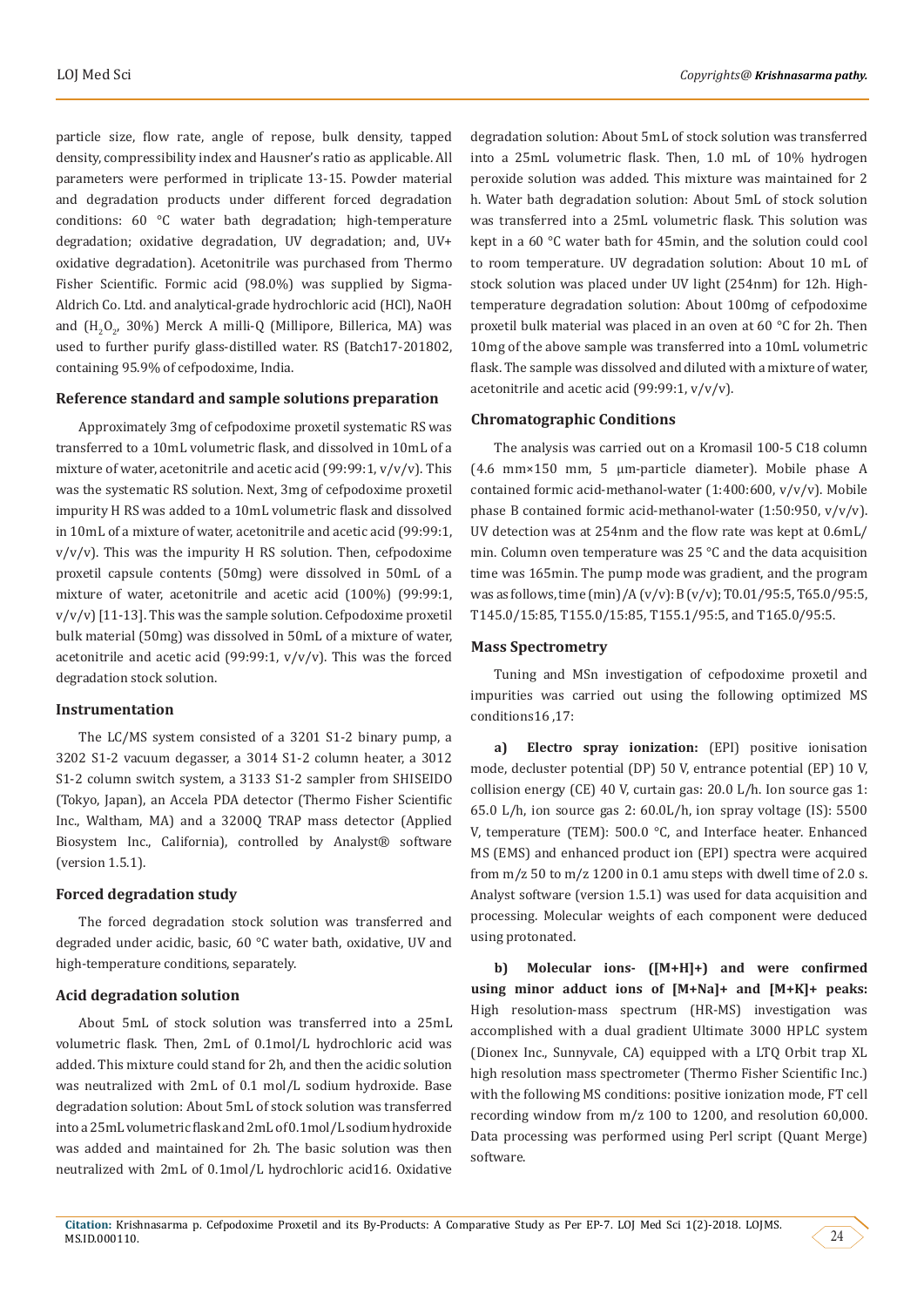## **Results and Discussion**

Impurity analysis by HPLC- Bulk materials were analyzed using the HPLC-DAD FIG a and b) and 15 impurity peaks were detected from the two samples. All 15 impurities originated from cefpodoxime proxetil bulk material. To determine the source of impurities, cefpodoxime proxetil bulk material was degraded under alkaline, acidic, 60 °C water bath, oxidation, hightemperature, and UV irradiation conditions, based on published cephalosporin degradation conditions. Typical chromatograms for the different forced degradation conditions are shown. Mass fragmentation pathway of cefpodoxime proxetil Understanding cefpodoxime proxetil fragmentation pathways can help identify impurity structures. Cefpodoxime proxetil was analyzed in positive ion mode firstly by direct flow injection using a methanol/water (1:1) mixture as the solvent through MSn. Mass spectra and the cefpodoxime proxetil mass fragmentation pathway are shown in Figures 1-3. The primary reason why drugs are formulated as a suspension for reconstitution is inadequate chemical stability

of the drug in aqueous vehicle [14]. In this study we investigated the effect of temperature on the physicochemical characteristics of some brands of oral re constitutable Cefpodoxime proxetil to determine their stability profile. All the samples were within the expiry period and registered with appropriate drug regulatory agency in India. The colours of the un reconstituted product varies from off white to cream colour (sample "A") and yellow to brown (sample "B'') in spite of the fact that sample "C" maintaining its cream colour all through the duration of the study. The colours of individual sample depend on other formulation excipients. The reconstituted samples were banana flavoured, sweet with smooth texture. Chemical stability was analyzed through the drug content assay and by chromatography for possible degradation product of active drug (Cefpodoxime proxetil). The percentage of the labelled claim of the non-reconstituted samples decreased with time, across the different samples and at different storage conditions. Product "B" had the least percentage content across all storage conditions used (Figures 4-6).



**Figure 1:** structure of cefpodoxime proxetil [1].



Citation: Krishnasarma p. Cefpodoxime Proxetil and its By-Products: A Comparative Study as Per EP-7. LOJ Med Sci 1(2)-2018. LOJMS.<br>MS.ID.000110.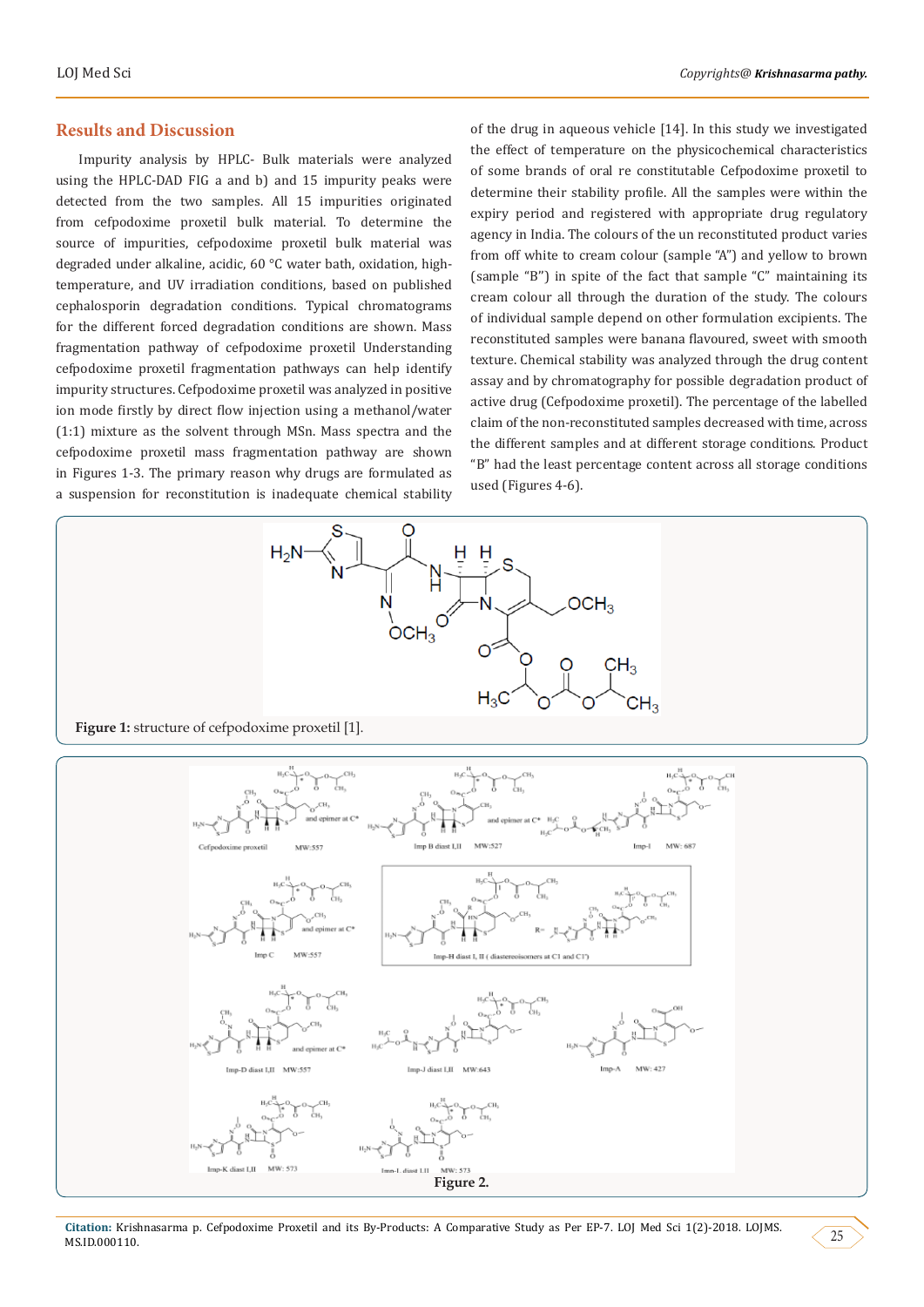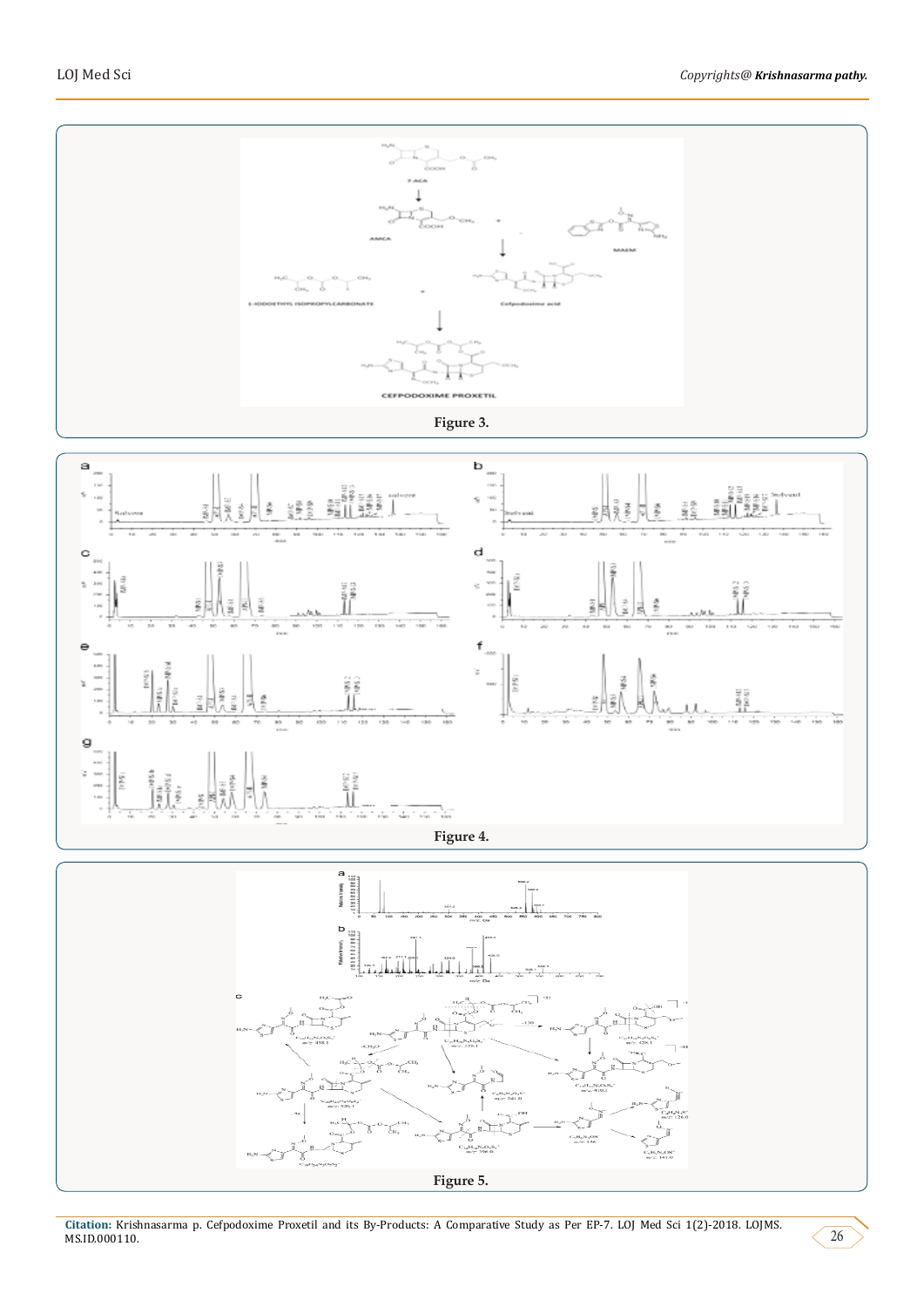

The drug content of samples in the refrigerator were within the USP specification for the duration of the study, except Product "B" whose drug content could not meet the specification on day 90 at room temperature [15]. Degradation of Cefpodoxime occurs either acidic, alkaline, oxidative, photolytic stabilities or combination thereof, but in this study as a result of the type of dissolution medium and the ester functional group present in the drug one is tempted to say hydrolysis must have play an important role in the degradation of Cefpodoxime proxetil [16]. The decrease in drug content of the samples as the sample ages for the non-reconstituted samples were reversed on day 60, across all brands and storage conditions. The chromatographic analysis of the reconstituted products showed

two distinct retention factor values on days 60 and 90 (Tables 1 and 2). The implication of this is that before/on day 60 another product (possibly the degradation product) has been formed which possibly might have a similar wavelength of maximum absorption close to that of the pure Cefpodoxime proxetil, thereby increasing the absorbance value obtained and therefore the corresponding increase in the calculated amount of the Cefpodoxime present in the samples (Further research is ongoing in our laboratory to characterize the product that gave the second Rf value) (Figures 7-10). Changes in concentration may be caused by the mechanisms associated with hydrolytic decomposition and higher temperatures during the long period of storage [17].

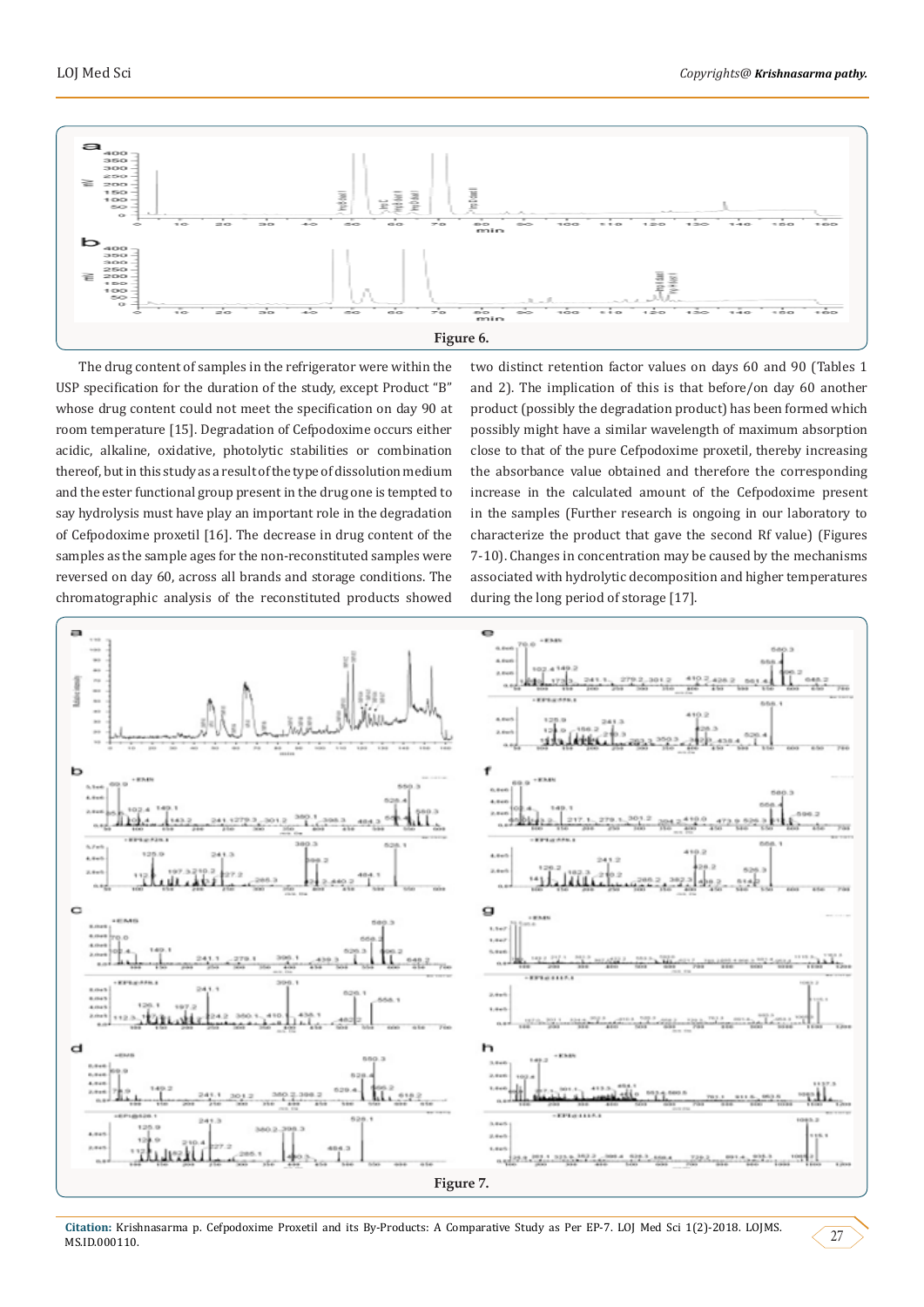

**Figure 9.**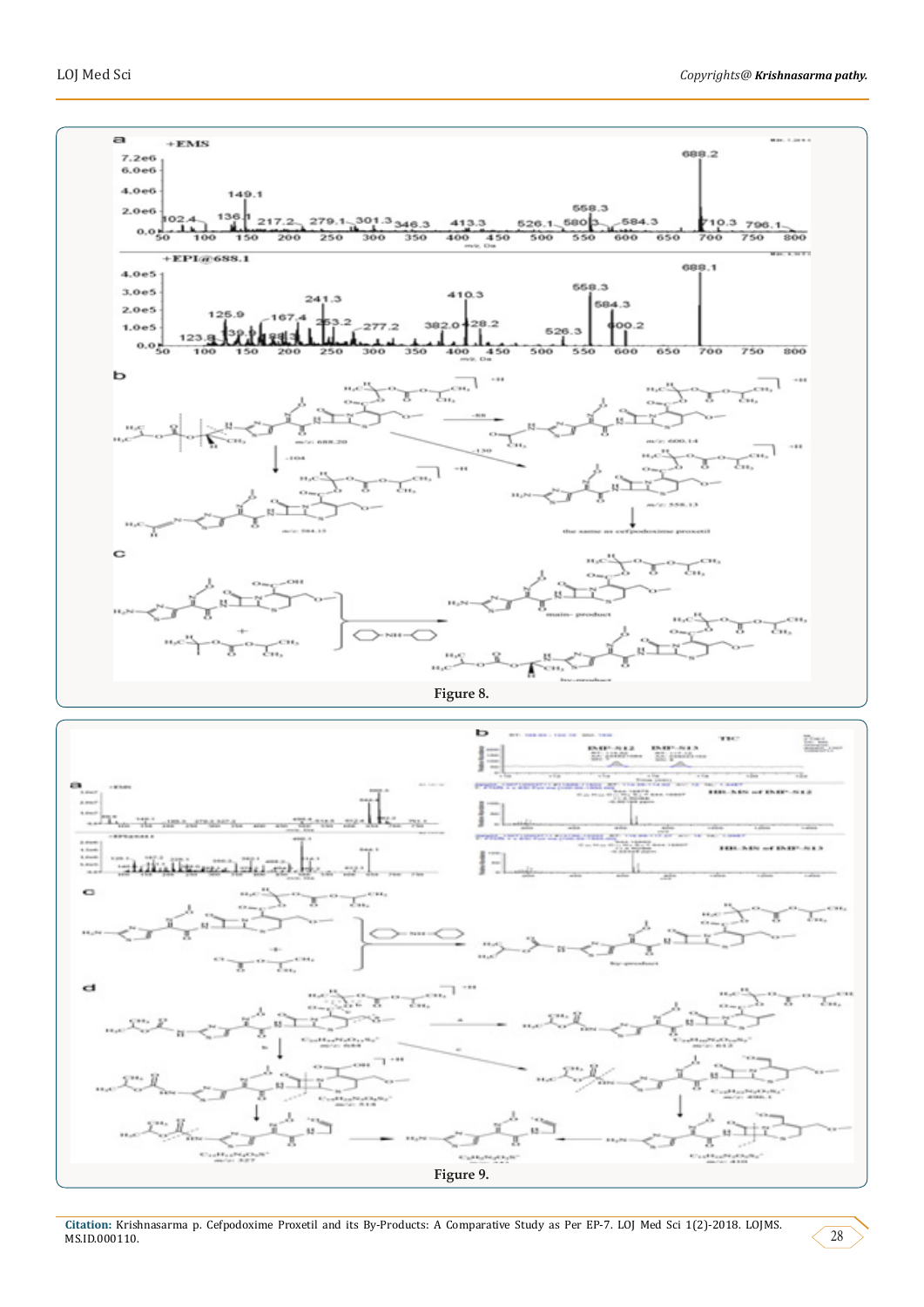



|                                                              | <b>Product A</b> |                              |                |                |                  |                | <b>Product B</b>           |                |                          |                  |            | Product C        |        |                |                          |                  |              |                |
|--------------------------------------------------------------|------------------|------------------------------|----------------|----------------|------------------|----------------|----------------------------|----------------|--------------------------|------------------|------------|------------------|--------|----------------|--------------------------|------------------|--------------|----------------|
|                                                              | Day 0            | <b>Day</b><br>$\overline{7}$ | Day<br>14      | Day<br>30      | <b>Day</b><br>60 | Day<br>90      | <b>Day</b><br>$\mathbf{0}$ | Day 7          | <b>Day</b><br>14         | <b>Day</b><br>30 | Day<br>60  | <b>Day</b><br>90 | Day 0  | Day 7          | Day<br>14                | <b>Day</b><br>30 | Day<br>60    | <b>Day 90</b>  |
| % of label<br>claim<br>(non-re-<br>constitut-<br>ed)         | 102.88           | $\bar{a}$                    | ÷,             | 101.25         | 98.75            | 92.5           | 98.1                       | L              | ÷.                       | 97               | 93         | 89               | 101.75 | ÷,             | $\overline{\phantom{a}}$ | 101.25           | 97.5         | 97.5           |
| % of label<br>claim<br>(reconsti-<br>tuted)                  | 102.36           | 102.5                        | 101.25         | 88.75          | 111.25           | 118.75         | 99                         | 98             | 95                       | 88               | 112        | 122              | 101.13 | 101.25         | 97.5                     | 87.5             | 113.8        | 121.25         |
| pH                                                           | 6.33             | 5                            | $\mathsf S$    | $\overline{4}$ | 3                | $\overline{3}$ | 5.76                       | 5              | 5                        | $\overline{4}$   | $\sqrt{3}$ | $\overline{2}$   | 6.33   | 5              | 5                        | $\sqrt{3}$       | 3            | $\overline{3}$ |
| $\%$<br>moisture<br>content<br>$(\frac{9}{w})$               | 2.33             | $\bar{a}$                    | L,             | 23             | 15               | 14             | 1.33                       | L              | $\overline{\phantom{a}}$ | 30.67            | 13         | 13.67            | 0.67   | ÷,             | $\Box$                   | 26.67            | 16           | 20.2           |
| <b>Powders</b><br>flow<br>rate (g/<br>sec)                   | 28.01            | $\overline{a}$               | ÷,             | 43.48          | 22.73            | 21.24          | 22.22                      | L              | $\overline{\phantom{a}}$ | 37.04            | 22.39      | 20.21            | 37.45  | ÷,             | ÷,                       | 43.48            | 24.59        | 23.44          |
| Angle of<br>repose (°)                                       | 36.03            | $\overline{a}$               | $\overline{a}$ | 33.25          | 29.28            | 25.15          | 34.44                      | $\overline{a}$ | $\overline{\phantom{a}}$ | 33.11            | 29.97      | 23.45            | 34.14  | $\overline{a}$ | $\Box$                   | 36.7             | 29.28        | 23.45          |
| <b>Viscosity</b><br>of recon-<br>stituted<br>samples<br>(cp) | 70.58            | 89.61                        | 100.49         | 82.75          | 73.36            | 59.88          | 38.42                      | 16.99          | 18.11                    | 18.92            | 23.21      | 20.39            | 24.24  | 29.01          | 30.5                     | 33.81            | 50.12        | 62.67          |
| <b>Bulk</b><br>density<br>(g/ml)                             | 0.5              | ÷,                           | ÷,             | 0.48           | 0.63             | 0.63           | 0.76                       | $\overline{a}$ | $\bar{z}$                | 0.83             | 0.74       | 0.77             | 0.69   | ÷,             | $\overline{a}$           | 0.74             | 0.91         | 0.95           |
| <b>Tapped</b><br>density<br>(g/mL)                           | 0.59             | ÷,                           |                | 0.59           | 0.71             | 0.77           | 0.91                       | $\overline{a}$ | $\overline{a}$           | $1\,$            | 0.77       | 0.83             | 0.87   | L,             | $\overline{a}$           | 0.77             | $\mathbf{1}$ | $\mathbf{1}$   |
| Com-<br>pressibil-<br>ity index<br>$(CI)\%$                  | 15.25            | $\bar{a}$                    | ÷,             | 18.64          | 11.27            | 18.18          | 16.48                      | ÷,             | $\overline{a}$           | 17               | 3.9        | 7.23             | 20.69  | ÷,             | $\overline{\phantom{a}}$ | 3.9              | 9            | 5              |
| Hausner's<br>ratio (HR)                                      | 1.18             | $\overline{a}$               | ÷,             | 1.23           | 1.13             | 1.22           | 1.2                        | L,             | ÷,                       | 1.21             | 1.04       | 1.08             | 1.26   | L,             | $\overline{a}$           | 1.04             | 1.1          | 1.05           |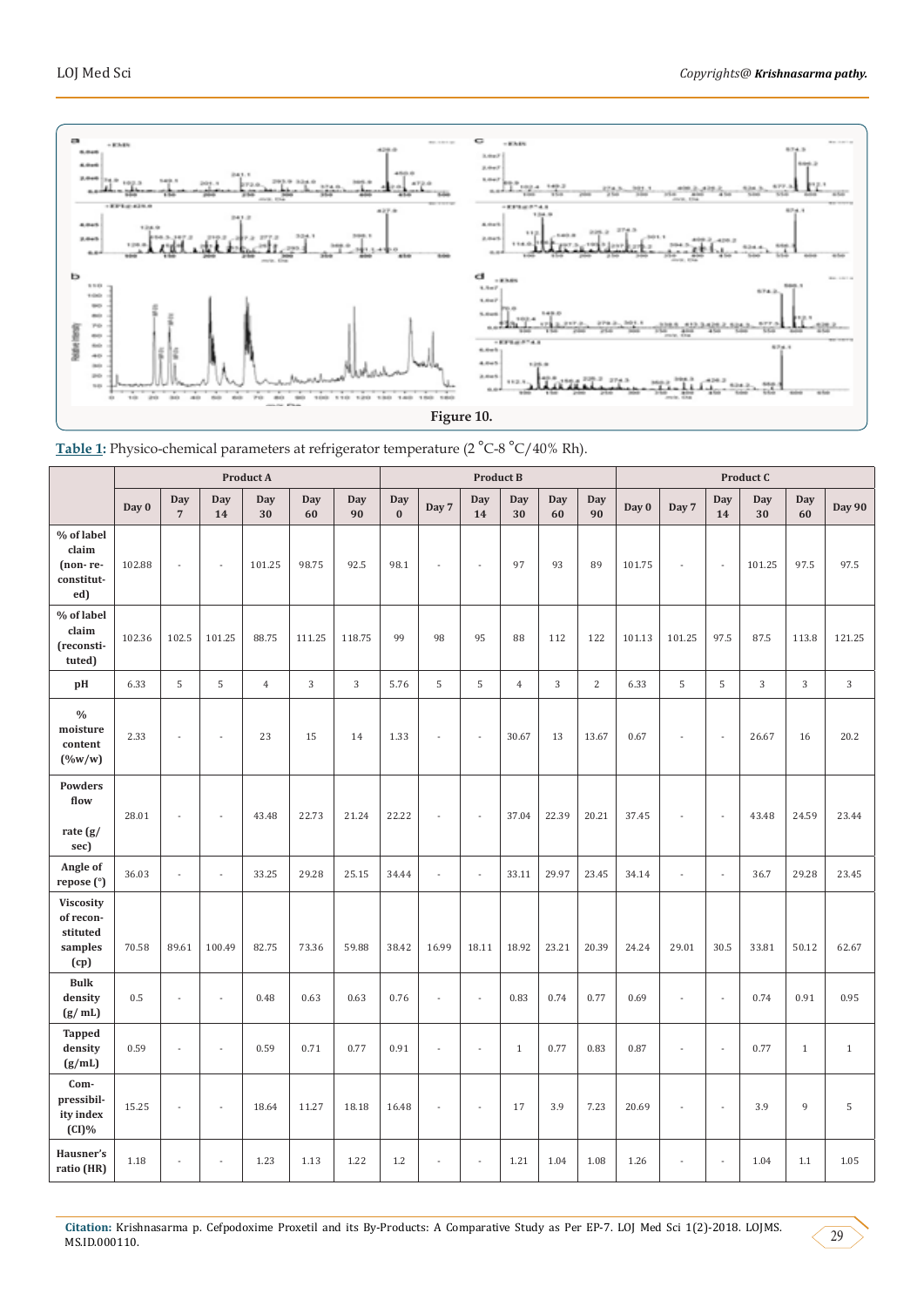| Parame-                                                      | <b>Product A</b> |        |                  |               |           |               | <b>Product B</b> |       |                |              |           |           | Product C |                       |                  |           |                  |                |
|--------------------------------------------------------------|------------------|--------|------------------|---------------|-----------|---------------|------------------|-------|----------------|--------------|-----------|-----------|-----------|-----------------------|------------------|-----------|------------------|----------------|
| ters                                                         | Day 0            | Day 7  | <b>Day</b><br>14 | <b>Day 30</b> | Day<br>60 | <b>Day 90</b> | Day 0            | Day 7 | Day<br>14      | Day<br>30    | Day<br>60 | Day<br>90 | Day 0     | Day<br>$\overline{7}$ | <b>Day</b><br>14 | Day<br>30 | <b>Day</b><br>60 | Day<br>90      |
| % label<br>claim<br>$(non-$                                  |                  |        |                  |               |           |               |                  |       |                |              |           |           |           |                       |                  |           |                  |                |
| reconst<br>ituted)                                           | 102.88           |        | $\sim$           | 100.75        | 101.25    | 97.5          | 98.1             |       | ÷,             | 97           | 97        | 95        | 101.75    |                       | $\sim$           | 101       | 96.25            | 95             |
| %label<br>claim(re-<br>constitut-<br>ed)                     | 102.36           | 101.25 | 97.5             | 83.75         | 110       | 121.25        | 99               | 97    | 94             | 71           | 118       | 121       | 101.13    | 98.75                 | 92.5             | 77.5      | 116.25           | 110            |
| pH                                                           | 6.33             | 5.5    | $\overline{4}$   | 3             | 3         | 3             | 5.67             | 5.5   | $\overline{4}$ | 3            | 3         | 3         | 6.33      | 5.5                   | $\overline{4}$   | 3         | 3                | $\overline{3}$ |
| $\frac{0}{0}$<br>moisture<br>content<br>$(\%w/w)$            | 2.33             |        | $\overline{a}$   | 10.33         | 11        | 8.67          | 1.33             |       | L.             | 6.67         | 6.67      | 6.1       | 0.67      |                       | $\sim$           | 3.33      | 4.33             | 7.33           |
| <b>Powders</b><br>flow<br>rate (g/<br>sec)                   | 28.01            |        | ÷,               | 31.25         | 26.32     | 28.4          | 22.22            | ÷,    | ÷,             | 21.74        | 25.42     | 21.07     | 37.45     |                       | $\sim$           | 38.46     | 23.08            | 30.5           |
| Angle of<br>repose<br>$\binom{8}{1}$                         | 36.03            |        | ÷,               | 40.4          | 31.48     | 25.8          | 34.44            | ÷,    | ł,             | 33.99        | 27.55     | 26.77     | 34.14     |                       | $\sim$           | 36.87     | 28.61            | 24.42          |
| <b>Viscosity</b><br>of recon-<br>stituted<br>samples<br>(cp) | 70.58            | 70.6   | 35.78            | 24.17         | 17.53     | 15.98         | 38.42            | 15.42 | 13.74          | 20.52        | 23.56     | 22.77     | 24.24     | 37.24                 | 38.83            | 114.31    |                  | ÷,             |
| <b>Bulk</b><br>density<br>(g/mL)                             | 0.5              |        | $\overline{a}$   | 0.5           | 0.67      | 0.74          | 0.76             | ÷,    | $\overline{a}$ | 0.83         | 0.83      | 0.83      | 0.69      | $\overline{a}$        | $\overline{a}$   | 0.83      | 0.91             | 0.74           |
| <b>Tapped</b><br>density<br>(g/mL)                           | 0.59             |        | $\overline{a}$   | 0.59          | 0.77      | $\mathbf{1}$  | 0.91             |       | L.             | $\mathbf{1}$ | 0.91      | 0.91      | 0.87      |                       | $\sim$           | 0.91      | $\mathbf{1}$     | 0.95           |
| Com-<br>pressibil-<br>ity index<br>$(CI)\%$                  | 15.25            |        | L,               | 15.25         | 12.99     | 26            | 16.48            |       | Ĭ.             | 17           | 8.79      | 8.79      | 20.69     | $\sim$                | $\sim$           | 8.79      | 9                | 22.11          |
| Hausner's<br>ratio (HR)                                      | 1.18             |        |                  | 1.18          | 1.15      | 1.35          | 1.2              | ÷,    |                | 1.21         | 1.09      | 1.09      | 1.26      |                       |                  | 1.09      | 1.1              | 1.05           |

Table 2: Physico-chemical parameters at room temperature (25 °C/60% Rh).

Weakly acidic or basic drugs show good solubility because of ionization and thus their degradation rate is faster. For the reconstituted samples, the pH decreases as the suspension ages across all the storage conditions and brands (Tables 3). The decrease in pH value is expected Cefpodoxime being an ester which readily hydrolysed in water to form carboxylic acid, though the acid produced is either poorly soluble or it exceed its solubility product thereby leading to product colour change or cloudiness [18]. This explains the colour changes earlier discussed. Most disperse systems are stable over a pH range of 4-8. The pH of the sample decreases as the samples ages. Products "A" and "C" have similar pH variation, although the pH of product "B" (3.00) deviate from the standard pH range stated above as early as day 14 at elevated temperature

while, the pH values of products "A" and "C" only deviated from the standard range on day 60 across the storage conditions. The three brands evaluated were banana flavoured and sweet to taste throughout the duration of the study for refrigerated and room temperature conditions while the taste turned sour on the 30th day for all the brands at elevated temperature. Sour tastes rely on ion current to conduct the taste signal, thus stronger ionic taste. Recall that hydrolysis of Cefpodoxime lead to more ionic degradation products. Particle size has profound effect on the dissolution of a formulation. The bigger the particle size the lower the dissolution rate and the less intense the taste of the particle. The particle sizes for products "A" and "C" were similar and significantly smaller than that of product "B". Within the first 30 days of this study all the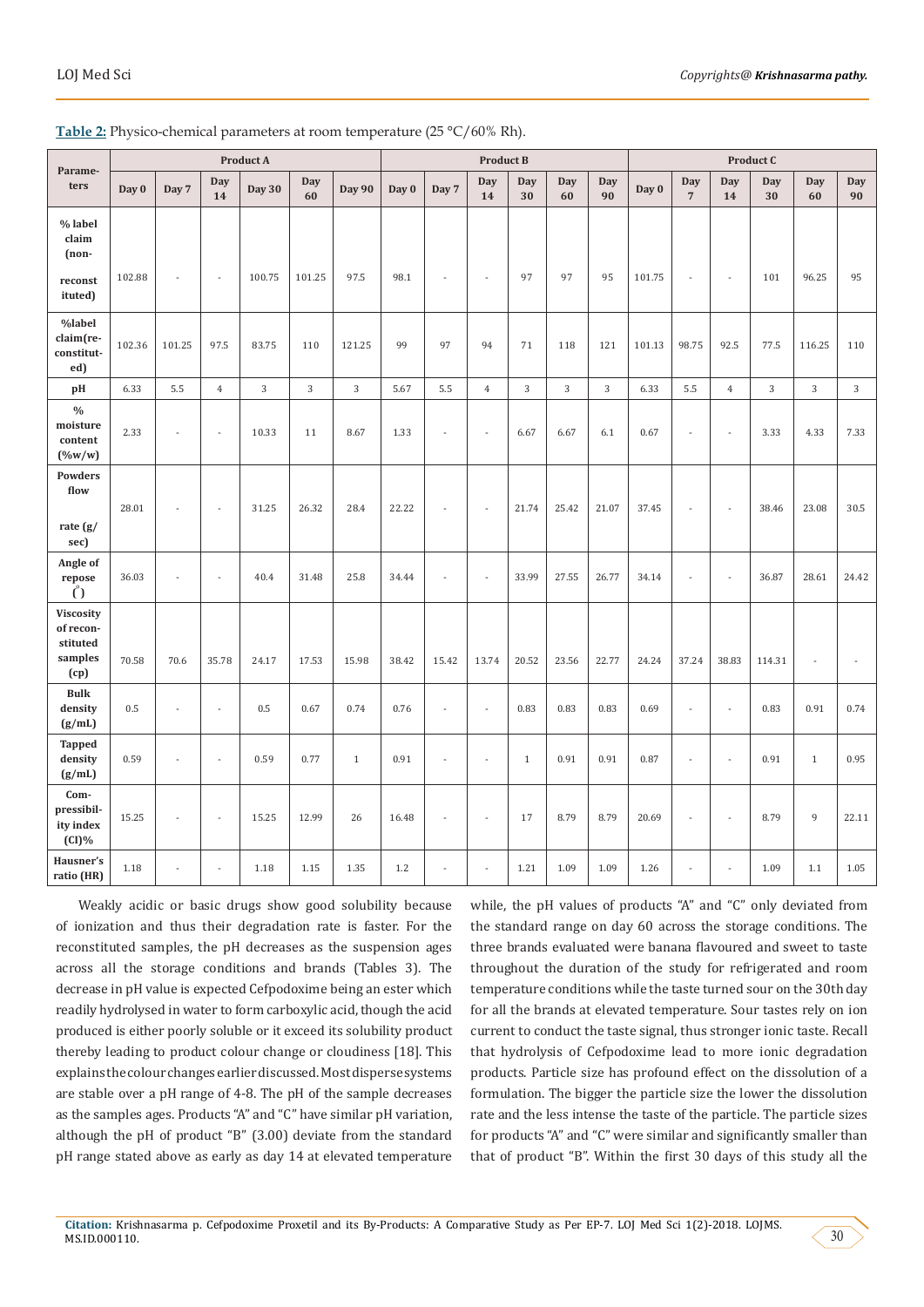reconstituted samples were of smooth and sticky texture except for those kept in the refrigerator which is smooth. The increase in temperature at both room and elevated temperature might **Table 3.**

have increase the kinetic energy of the individual particles of the molecules, thereby leading to an increase in their rate of collision which resulted in the samples being sticky.

| Peak<br>No.    | Peak<br>name | <b>Component name</b>              | <b>Retention</b><br>time (min) | <b>MW</b> | <b>Formula</b>                 | $[M+H],$<br>$[M+Na]$ | <b>Typical fragmental ion peak</b>                                 |  |  |  |
|----------------|--------------|------------------------------------|--------------------------------|-----------|--------------------------------|----------------------|--------------------------------------------------------------------|--|--|--|
| $\mathbf{1}$   | $IMP-S1a$    | Imp B diast I <sup>a</sup>         | 46.3<br>527                    |           | $C_{20}H_{25}N_5O_8S_2$        | 528,550              | 484, 440, 424, 398, 380, 241, 210, 197, 126                        |  |  |  |
| 2              | $API-1$      | Cefpodoxime prox-<br>etil diast I  | 50.1                           | 557       | $C_{21}H_{27}N_5O_9S_2$        | 558,580              | 526, 428, 410, 382, 324, 306, 285, 241, 225,<br>211, 167, 156, 126 |  |  |  |
| $\overline{3}$ | IMP-S3       | Imp B diast II <sup>a</sup>        | 56.9                           | 527       | $C_{20}H_{25}N_5O_8S_2$        | 528, 550             | 484, 440, 424, 398, 380, 241, 210, 197, 126                        |  |  |  |
|                |              | Imp $C^a$                          | 56.9                           | 557       | $C_{21}H_{27}N_5O_9S_2$        | 558,580              | 526, 498, 482, 438, 428, 396, 378, 350, 322,<br>241, 210, 142, 126 |  |  |  |
| $\overline{4}$ | IMP-S4ª      | Imp-D diast I <sup>a</sup>         | 62.7                           | 557       | $C_{21}H_{27}N_5O_9S_2$        | 558,580              | 526, 428, 410, 320, 241, 211, 156, 126                             |  |  |  |
| 5              | $API-2$      | Cefpodoxime prox-<br>etil diast II | 68.6                           | 557       | $C_{21}H_{27}N_5O_9S_2$        | 558,580              | 526, 428, 410, 382, 324, 306, 285, 241, 225,<br>211, 167, 156, 126 |  |  |  |
| 6              | $IMP-S6a$    | Imp-D diast II <sup>a</sup>        | 76.9                           | 557       | $C_{21}H_{27}N_{5}O_{9}S_{2}$  | 558,80               | 526, 428, 410, 320, 241, 211, 156, 126                             |  |  |  |
| 7              | IMP-S7       | $Imp-Ib$                           | 87.6                           | 687       | $C_{27}H_{37}N_5O_{12}S_2$     | 688.710              | 600, 584, 558, 526, 428, 410, 382, 277, 241,<br>167.126            |  |  |  |
| 12             | IMP-S12      | Imp-I diast $I^h$                  | 113.5                          | 643       | $C_{25}H_{22}N_{5}O_{11}S_{2}$ | 644.666              | 612, 514, 496, 468, 382, 350, 225, 167, 125                        |  |  |  |
| 13             | IMP-S13      | Imp-J-Diast II <sup>b</sup>        | 116.1                          | 643       | $C_{25}H_{33}N_5O_{11}S_2$     | 644,666              | 612, 514, 496, 468, 382, 350, 225, 167, 125                        |  |  |  |
| 15             | $IMP-S15$    | Imp-H diast I <sup>a</sup>         | 122.2                          | 1114      | $C_{42}H_{54}N_{10}O_{18}S_4$  | 1115.1137            | 1083, 1051, 953, 935, 909, 761, 526, 500, 396,<br>352              |  |  |  |
| 16             | $IMP-S16$    | Imp-H diast II <sup>a</sup>        | 123.9                          | 1114      | $C_{42}H_{54}N_{10}O_{18}S_4$  | 1115, 1137           | 1083, 1051, 953, 935, 909, 761, 526, 500, 396,<br>352.             |  |  |  |
| 1a             | IMP-S1a      | Imp A <sup>a</sup>                 | 2.72                           | 427       | $C_{15}H_{17}N_5O_6S_2$        | 428, 450             | 396, 368, 324, 272, 241, 210, 167, 156, 125                        |  |  |  |
| 1 <sub>b</sub> | IMP-S1b      | Imp K Diast I <sup>b</sup>         | 20.27                          | 573       | $C_{21}H_{27}N_5O_{10}S_2$     | 574,596              | 556, 524, 426, 408, 394, 301, 274, 225, 156,<br>125                |  |  |  |
| 1c             | IMP-S1c      | Imp L Diast I <sup>b</sup>         | 23.34                          | 573       | $C_{21}H_{27}N_5O_{10}S_2$     | 574,596              | 556, 524, 426, 394, 350, 274, 225, 125                             |  |  |  |
| 1 <sub>d</sub> | IMP-S1d      | Imp K Diast II <sup>b</sup>        | 27.61                          | 573       | $C_{21}H_{27}N_5O_{10}S_2$     | 574,596              | 556, 524, 426, 408, 394, 301, 274, 225, 156,<br>125                |  |  |  |
| 1e             | IMP-S1e      | Imp L Diast II <sup>b</sup>        | 30.15                          | 573       | $C_{21}H_{27}N_{5}O_{10}S_{2}$ | 574,596              | 556, 524, 426, 394, 350, 274, 225, 125                             |  |  |  |

## **Conclusion**

The purpose of stability testing is to provide evidence on how the quality of a drug substance or drug product varies with time under the influence of a variety of environmental factors, and it enables us to predict the storage condition, predict the period in which the product should be re-tested and finally determine the product shelf life. This research studied three brands of Cefpodoxime proxetil poeder (Products A, B and C) at potential temperature of exposures, which shows that the refrigerator temperature condition (2 °C -8) °C/40% Rh) is best for storing the reconstituted suspensions and the non-reconstituted samples is best stored at room temperature condition (25 °C/60% Rh). Product A showed a very good chemical, physicochemical and physical stability profile over time when compared with Product B and Product C. Thin layer chromatography show the presence of the degradation product after prolonged storage which underscores the importance of manufacturer instruction for storage and disposal of the product after usage. The increase in the absorbance of the reconstituted suspension after day 30. The impurities in commercial cefpodoxime proxetil samples were characterized based on MS/MS fragmentation pathways and chromatographic behaviours. In total, 15 impurities were detected

in the sample. Based on published cephalosporin degradation mechanisms, stress tests were designed and performed. The data showed that four impurities were degradation products and 11 impurities originated from the synthesis process. In addition, five impurities were potential degradation products. Seven known impurities were accurately elucidated by comparison with the mass spectra of the systematic RS and impurity H RS. Eight new impurities were elucidated for the first time based on the synthesis process and the mass fragmentation pathway of cefpodoxime proxetil. The remaining five synthetic impurities were not characterized by MS/ MS methods because they were in very low concentrations. This systematic study to identify impurities in cefpodoxime proxetil samples will assist us to improve its quality and safety.

Note: These impurities are reported in European Pharmacopeia 7.0.b-These unknown impurities are characterized for the first time.

## **References**

- 1. ([1972\) Cephalosporins and Penicillin, Chemistry and Biology. Edited by](https://books.google.co.in/books?hl=en&lr=&id=rioSBQAAQBAJ&oi=fnd&pg=PP1&dq=Cephalosporins+and+Penicillin,+Chemistry+and+Biology.&ots=x1gp9Lf067&sig=xxvJVM1gijqcpcXY-Q_gQhiDJyU) [EH Flynn, Academic Press, New York and London, UK p. 84.](https://books.google.co.in/books?hl=en&lr=&id=rioSBQAAQBAJ&oi=fnd&pg=PP1&dq=Cephalosporins+and+Penicillin,+Chemistry+and+Biology.&ots=x1gp9Lf067&sig=xxvJVM1gijqcpcXY-Q_gQhiDJyU)
- 2. [Muthadi FJ, Hassan MA, Florey K \(1982\) Analytical Profiles of Drug](http://www.fcfar.unesp.br/arquivos/comut364595.pdf) [Substances, Academy Press, New York, UK 11: 159.](http://www.fcfar.unesp.br/arquivos/comut364595.pdf)